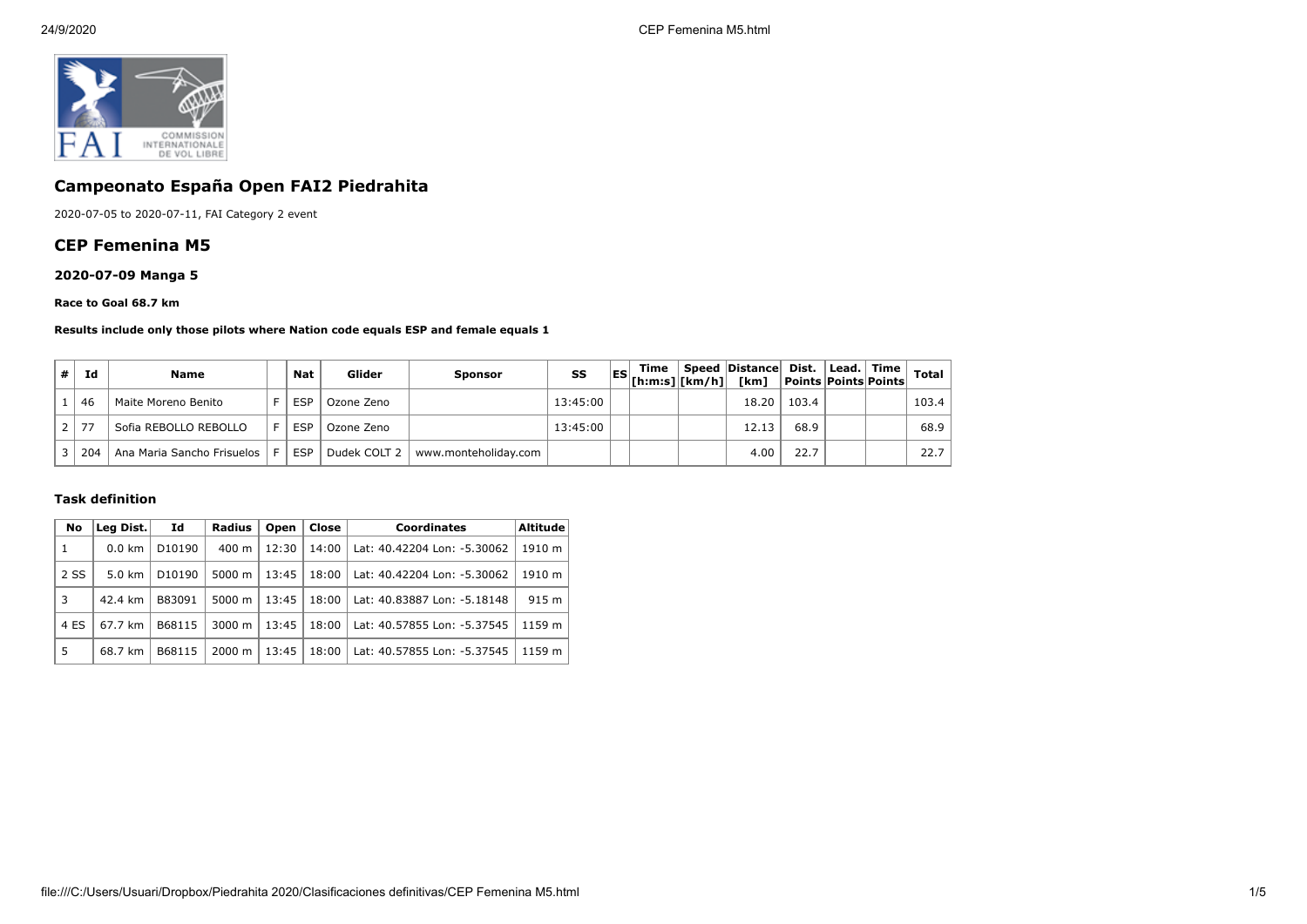## **Pilots not yet processed (NYP)**

| Ιd  | Name               |
|-----|--------------------|
| 196 | Oscar Benito       |
| 233 | Victor Pérex Avila |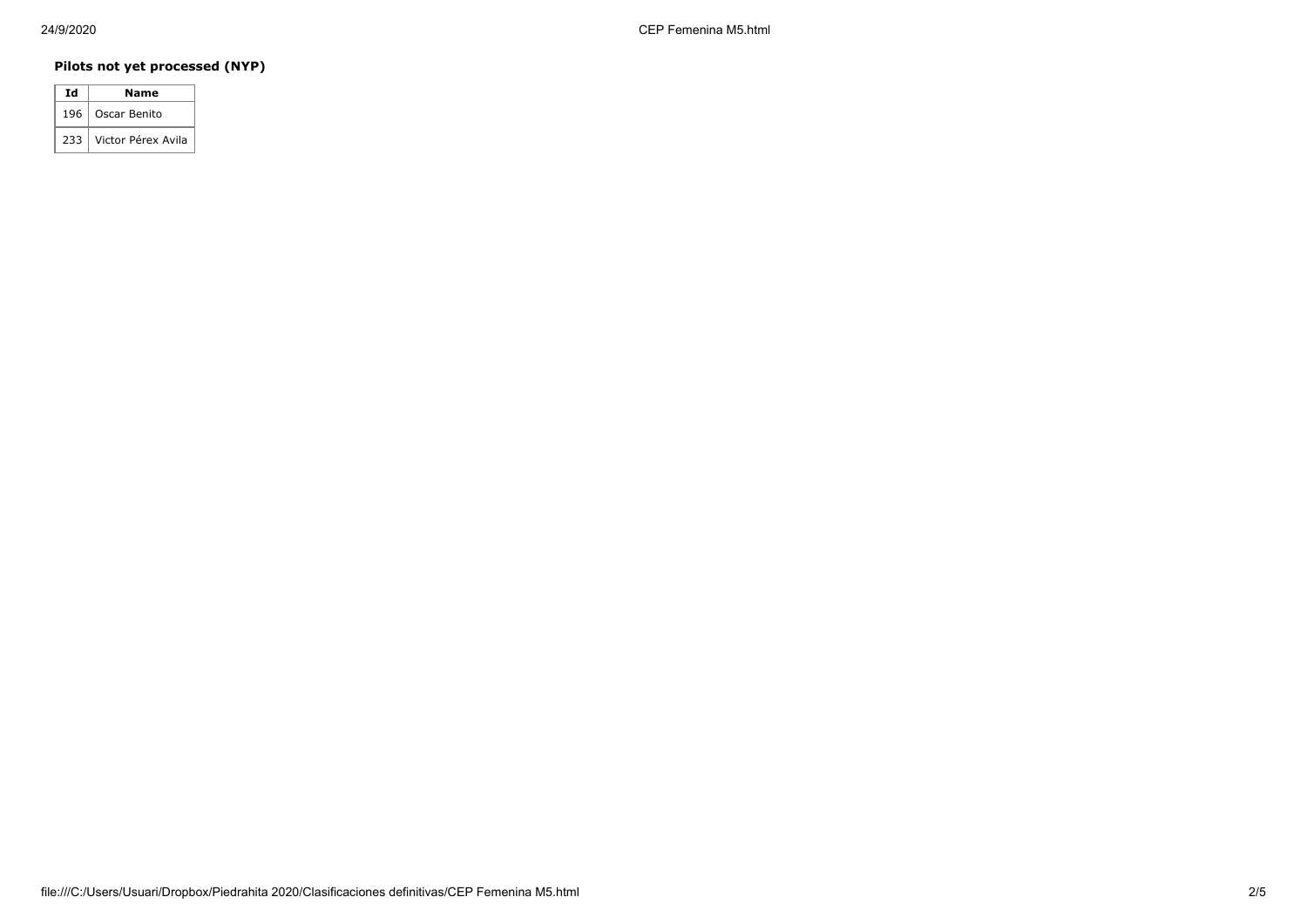### **Task statistics**

| param                           | value                     |
|---------------------------------|---------------------------|
| ss_distance                     | 62.735                    |
| task_distance                   | 68.735                    |
| launch_to_ess_distance          | 67.735                    |
| no_of_pilots_present            | 143                       |
| no_of_pilots_flying             | 143                       |
| no_of_pilots_lo                 | 61                        |
| no_of_pilots_reaching_nom_dist  | 88                        |
| no_of_pilots_reaching_es        | 86                        |
| no_of_pilots_reaching_goal      | 82                        |
| sum_flown_distance              | 6636.76499999999          |
| best dist                       | 68.735                    |
| best_time                       | 2.045                     |
| worst_time                      | 3.945                     |
| qnh_setting                     | 1013.25                   |
| no_of_pilots_in_competition     | 150                       |
| no_of_pilots_landed_before_stop | 0                         |
| sum_dist_over_min               | 6070.796                  |
| sum_real_dist_over_min          | 6070.796                  |
| sum_flown_distances             | 6636.765                  |
| best_real_dist                  | 68.735                    |
| last_start_time                 | 2020-07-09T13:45:00+02:00 |
| first_start_time                | 2020-07-09T13:45:00+02:00 |
| first_finish_time               | 2020-07-09T15:47:42+02:00 |
| max_time_to_get_time_points     | 3.475                     |
| goalratio                       | 0.5734                    |
| arrival_weight                  | 0                         |
| departure_weight                | 0                         |
| leading_weight                  | 0.162                     |
| time_weight                     | 0.4475                    |
| distance_weight                 | 0.3905                    |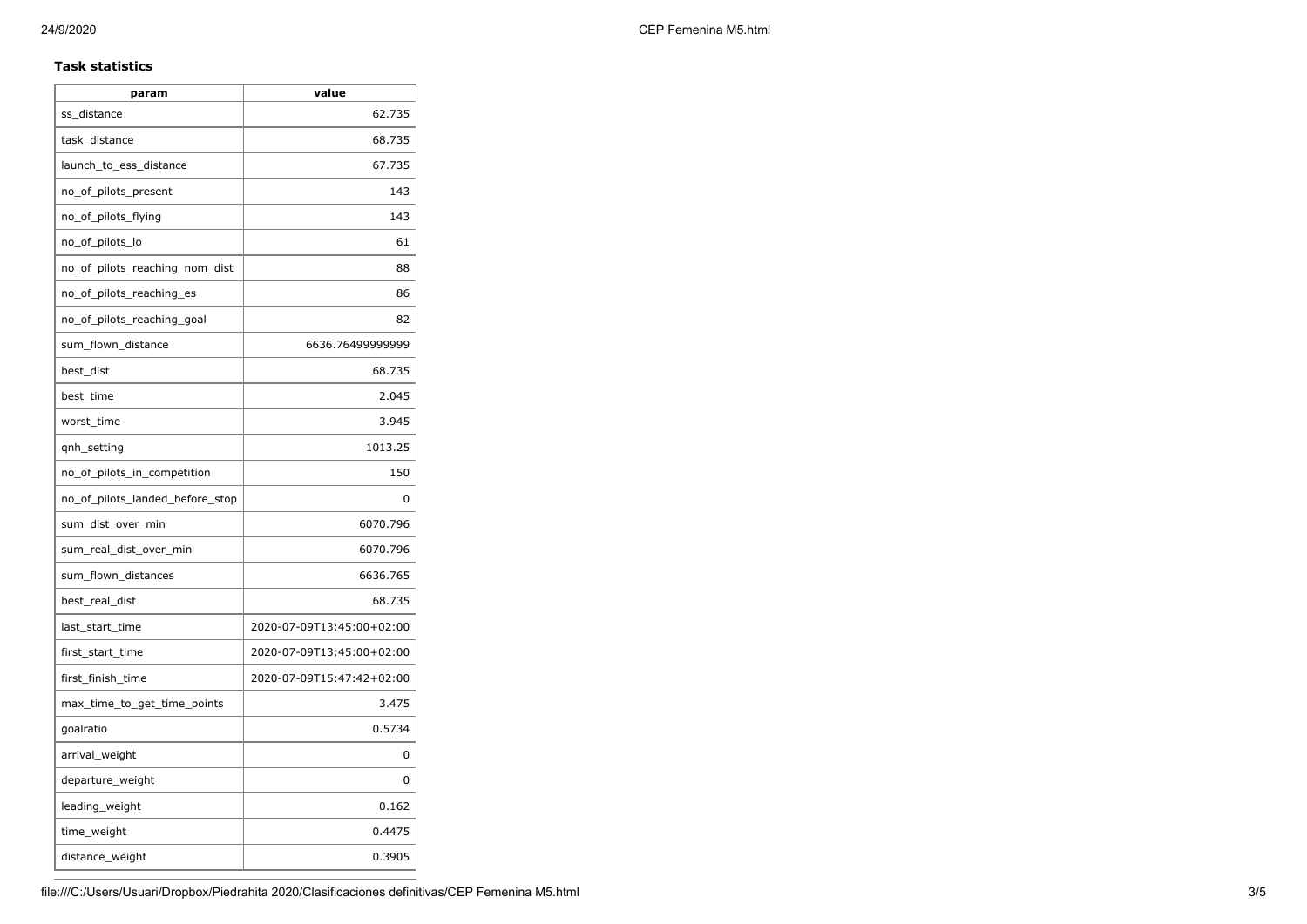| 24/9/2020 | CEP Femenina M5.html |
|-----------|----------------------|
|-----------|----------------------|

| value        |
|--------------|
| 1.4868       |
| 390.4721     |
| 447.5279     |
| 0            |
| 162          |
| 0            |
| 1            |
| 1            |
| 1            |
| $\mathbf{1}$ |
| $\mathbf{1}$ |
| 1            |
| 0            |
|              |

## **Scoring formula settings**

| param                                        | value          |
|----------------------------------------------|----------------|
| id                                           | GAP2020        |
| use_distance_points                          | 1              |
| use_time_points                              | 1              |
| use_departure_points                         | 0              |
| use_leading_points                           | 1              |
| use_arrival_position_points                  | 0              |
| use_arrival_time_points                      | 0              |
| time points if not in goal                   | 0              |
| jump_the_gun_factor                          | 0              |
| jump_the_gun_max                             | 0              |
| use 1000 points for max day quality          | 0              |
| normalize_1000_before_day_quality            | 0              |
| time_validity_based_on_pilot_with_speed_rank | $\mathbf{1}$   |
| bonus_gr                                     | $\overline{2}$ |
| no_pilots_in_goal_factor                     | 0.8            |
| task_stopped_factor                          | 0.7            |